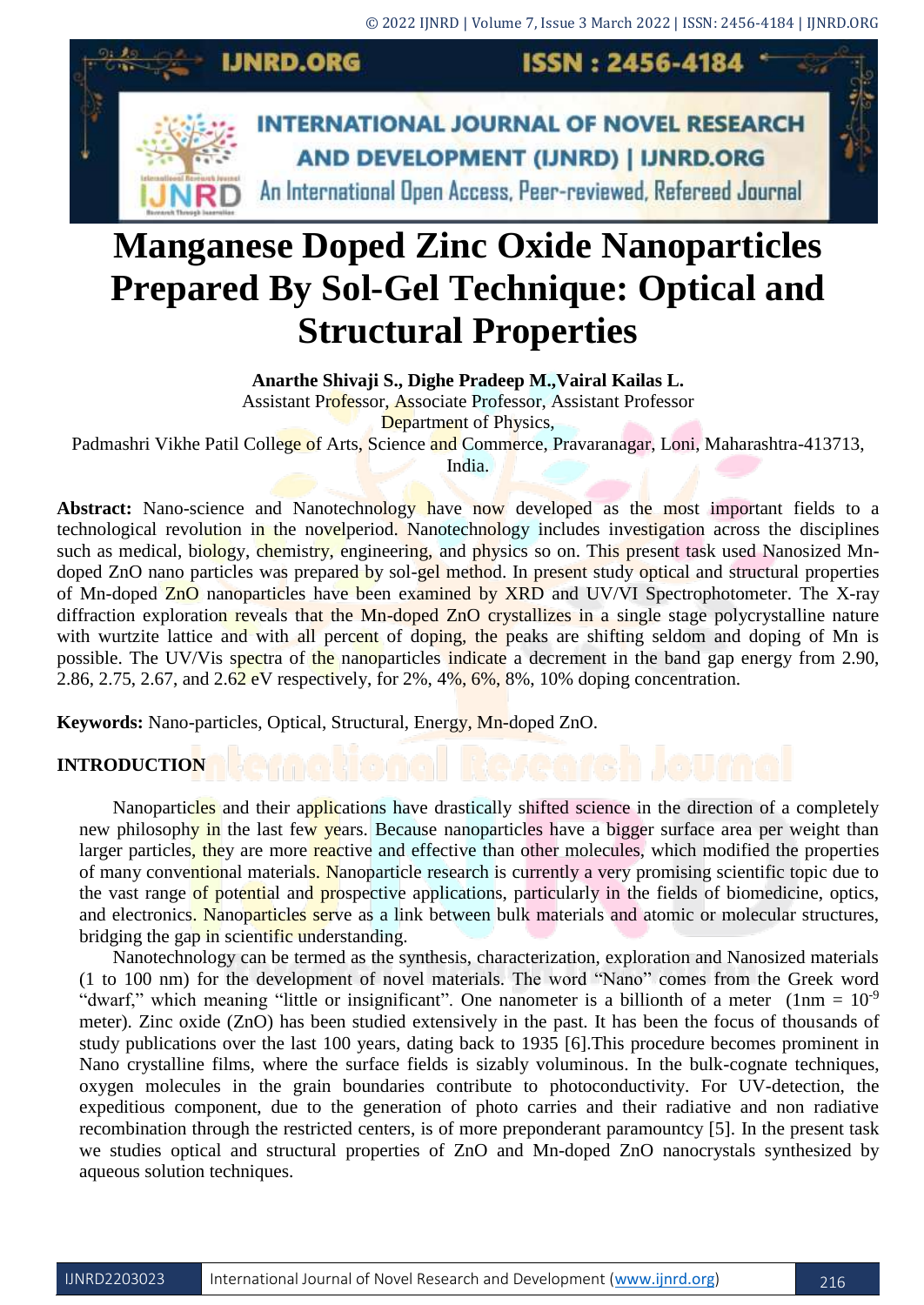#### **EXPERIMENTAL TECHNIQUES**

Manganese doped zinc oxide nanoparticles were arranged by sol-gel technique. The preliminary composed was  $\text{Zn}_{1-\nu} \text{Mn}_{\nu}$ O (y=0.02, 0.04, 0.06, 0.08, 0.10). The ZnO nanoparticles was arranged according to the direction in Spaniels and Anderson (1991). This present work the synthesis was carried out under ambient-temperature condition Classically, 9.8 mmol Zn(OAC)<sub>2</sub>⋅2H<sub>2</sub>O and 0.2 mmol  $Mn(OAC)_2.4H_2O$  were dissolved at 70<sup>0</sup>C in 200 ml ethanol under stirring, subsequently cooled in 50<sup>0</sup>C. In a second flask, 5.0 mmol LiOH∙H2O dissolved in ethanol was added drop wise under stirring during 1 hour to we get Zn Mn acetate solution. The product was stirred for another hour at  $50^{\circ}$ C and cooled down a room temperature. After that the solution was absolutely clear 800 mLn-hexane were added to precipitate the doped ZnO. Then the precipitate of doped ZnO was separated by centrifuging at 4500 rpm for 1 h. The obtained precipitate was washed with 100ml ethanol, 300ml n- hexane and centrifuged at 4500 rpm for 3 h, and then drying at  $60^{\circ}$ C for 3 h.

### **RESULTS AND DISCUSSION**

In two different techniques such as hydrothermal method (Oxalate Decomposition) and Sol-gel techniques. In this present study we selected Sol-gel method for the synthesis and characterization

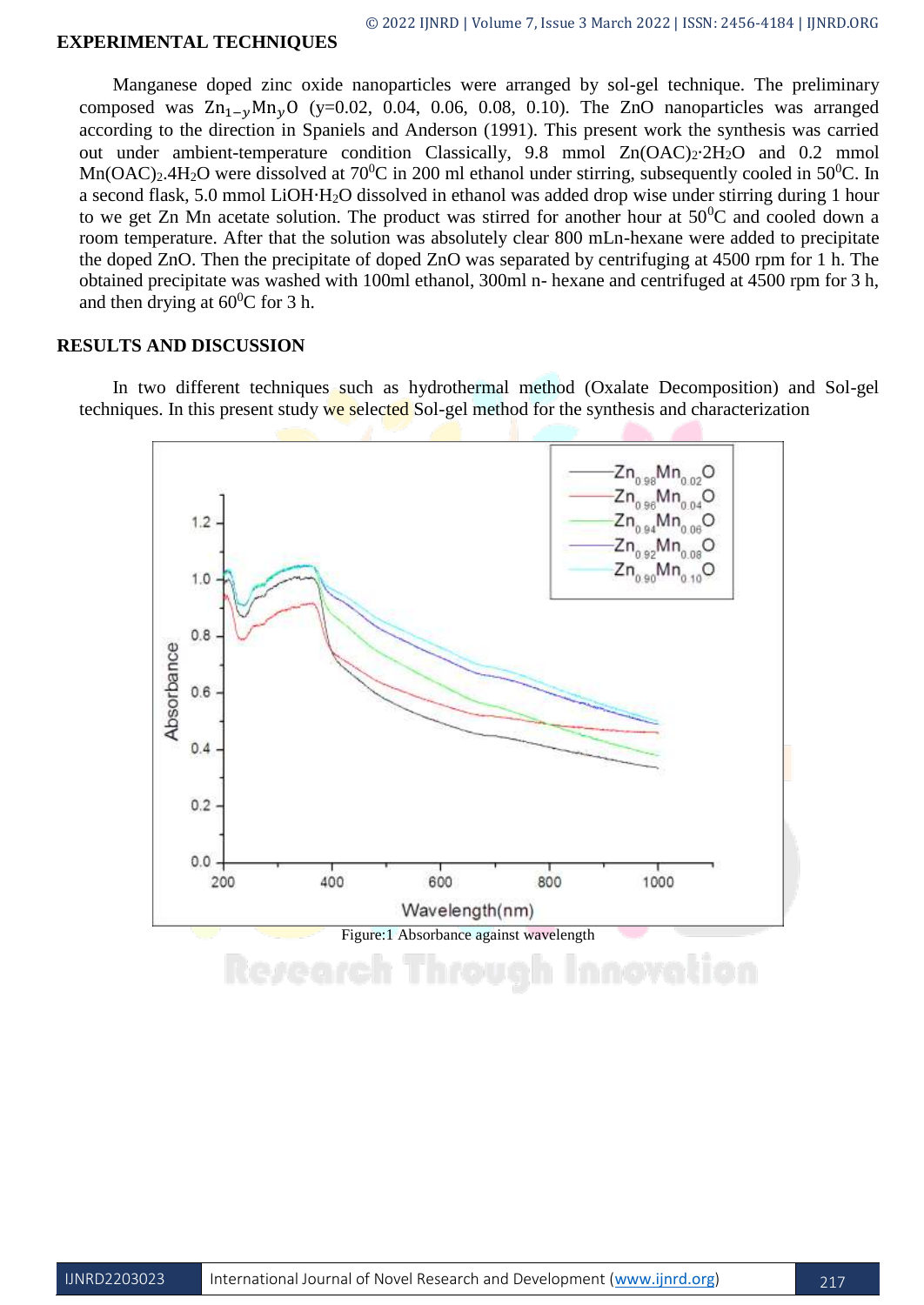

The XRD patterns of pure ZnO and Mn-doped ZnO with diverse Mn concentration are described as Figure 2 and 3. The characteristic peaks of ZnO (100), (002), (101), (102), (110), (103), (200), (112),  $(201)$ ,  $(004)$  and  $(202)$  are find out in the investigated diffractometers and we observed that the manganese doped ZnO and pure ZnO all peaks match the hexagonal ZnO structure depicted as Figure 2 and 3.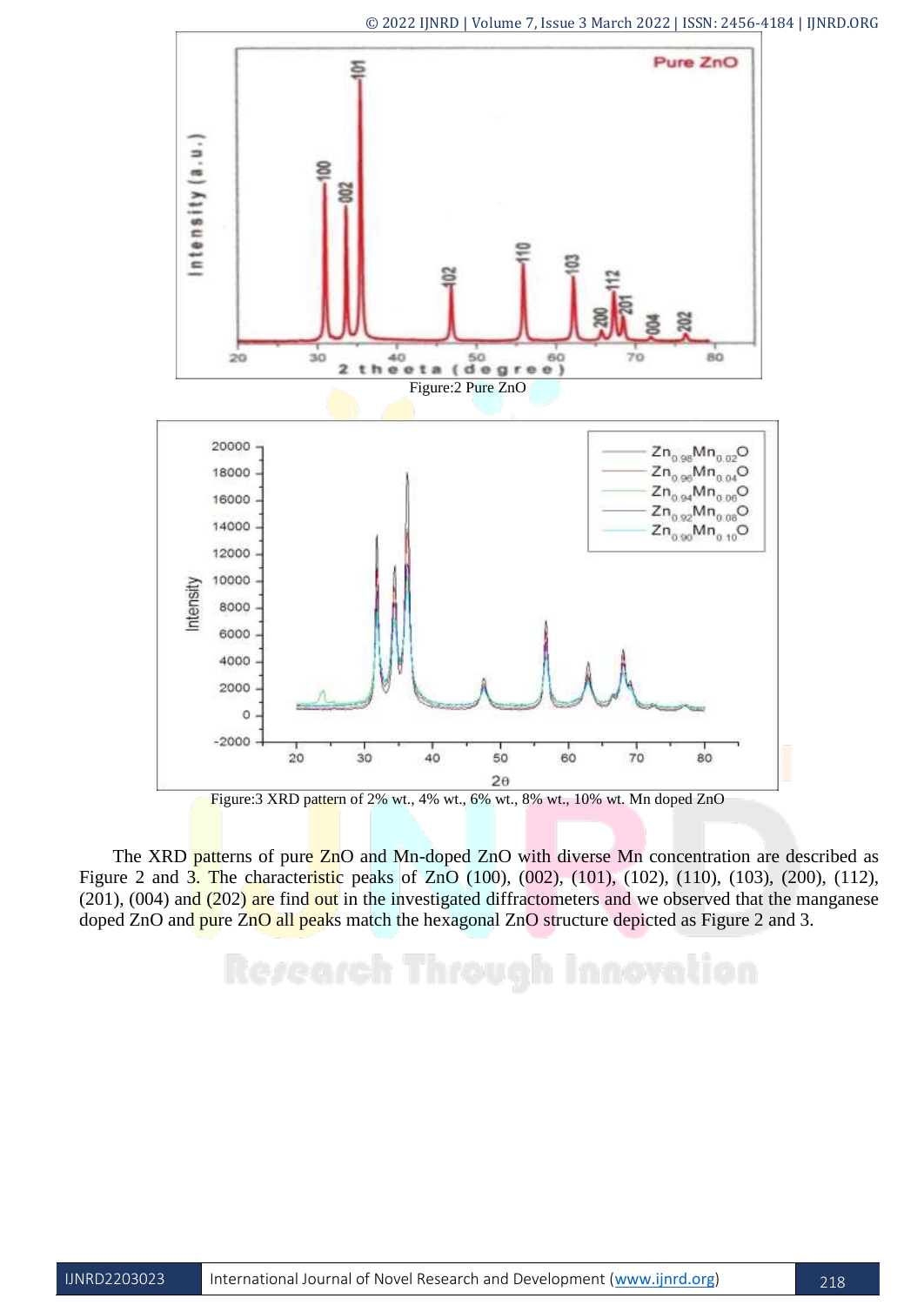

The quantity of absorption in a material depends on both the energy of the incoming light, the density of electrons in the valence band and the density of empty states in the conduction band. For a direct band gap semiconductor, like ZnO, a rather good approximation is to describe both the valence and conduction band close to the band edges as parabolic. In such a case the absorption coefficient " $\alpha$ ", will be proportional to the square root of the energy difference between the band gaps  $E_g$ . In practice this intrinsic band gap is given as the intercept with the energy axis of a linear fit to the square of the absorbance data in an energy interval slightly above the band gap, where the data is linear. For Mn-doped ZnO that is,  $\text{Zn}_{1-v}\text{Mn}_v\text{O}$  where y=0.02,0.04,0.06,0.08,0.10 optical band gap was found as 2.90, 2.86, 2.75, 2.67, and 2.62 eV respectively, depicted as shown in figure 4.

# **CONCLUSION:**

Field of nanotechnology represents in stimulating and rapidly increasing research area that crosses the limitations among physical, life and engineering sciences, chemical science, and etc. Nanotechnology is fast developing industry, posing a substantial impact on economy, society and environment. These tasks worked on the several levels of Mn-doped ZnO were synthesized by sol-gel techniques. Characterization was carried out by XRD, and the band gap measured by UV-visible reflectance. For  $\text{Zn}_{1-v}\text{Mn}_v\text{O}$  where  $y=0.02, 0.04, 0.06, 0.08, 0.10,$  the optical band gap was get as 2.90, 2.86, 2.75, 2.67, and 2.62 eV respectively, The band gap of  $2\%$  Mn doped ZnO was the maximum. The band gap of 2% Mn doped ZnO is 2.90eV.

# **REFERENCE**

- 1. A. F. Kohan, G. Ceder, D. Morgan, and C.G. Van deWalle, Phys.Rev.B **61**,019 (2000).
- 2. C. Coskun, D.C. Look, G.C. Farlow, and J. R. Sizelove, Semicond. Sci. Technol. **19**, 752 (2004).
- 3. C.G. Van de Walle, Phys. Rev. Lett. **85**, 1012 (2000).
- 4. D.C. Look, and B. Claflin,Phys. Stat. Sol. 241,624 (2004).
- 5. D.C. Look, and B. Claflin, Y. I. Alivov, and S.J. Park,Phys. Stat. Sol. **201**,2203 (2004).
- 6. D.C. look, D.C. Reynolds, J.R. Sizelove, R. L. Jones, C.W. Litton, G. Cantwell and W. C. Solid Sate Commun. **105**, 399 (1998).
- 7. J.E. Nause, III-Vs Review 12, 28 (1999).
- 8. K. Takahashi , A. Yoshikawa, Sandhu, and Adrash. Springer **10**,357 (2007).
- 9. N.A. Spaldin, Phys.Rev. B **69**, 201 (2004).
- 10. N. Izyumskaya, V. Avrutin, U. Ozgur, Y. I. Alivov, and H. Morkoc,Phys. Stat.Sol.**244**,1439- 1450(2007).
- 11. S.B. Zhang, S.H. Wei, and A. Zunger, Phys. Rev. B **63**, 205 (2001).